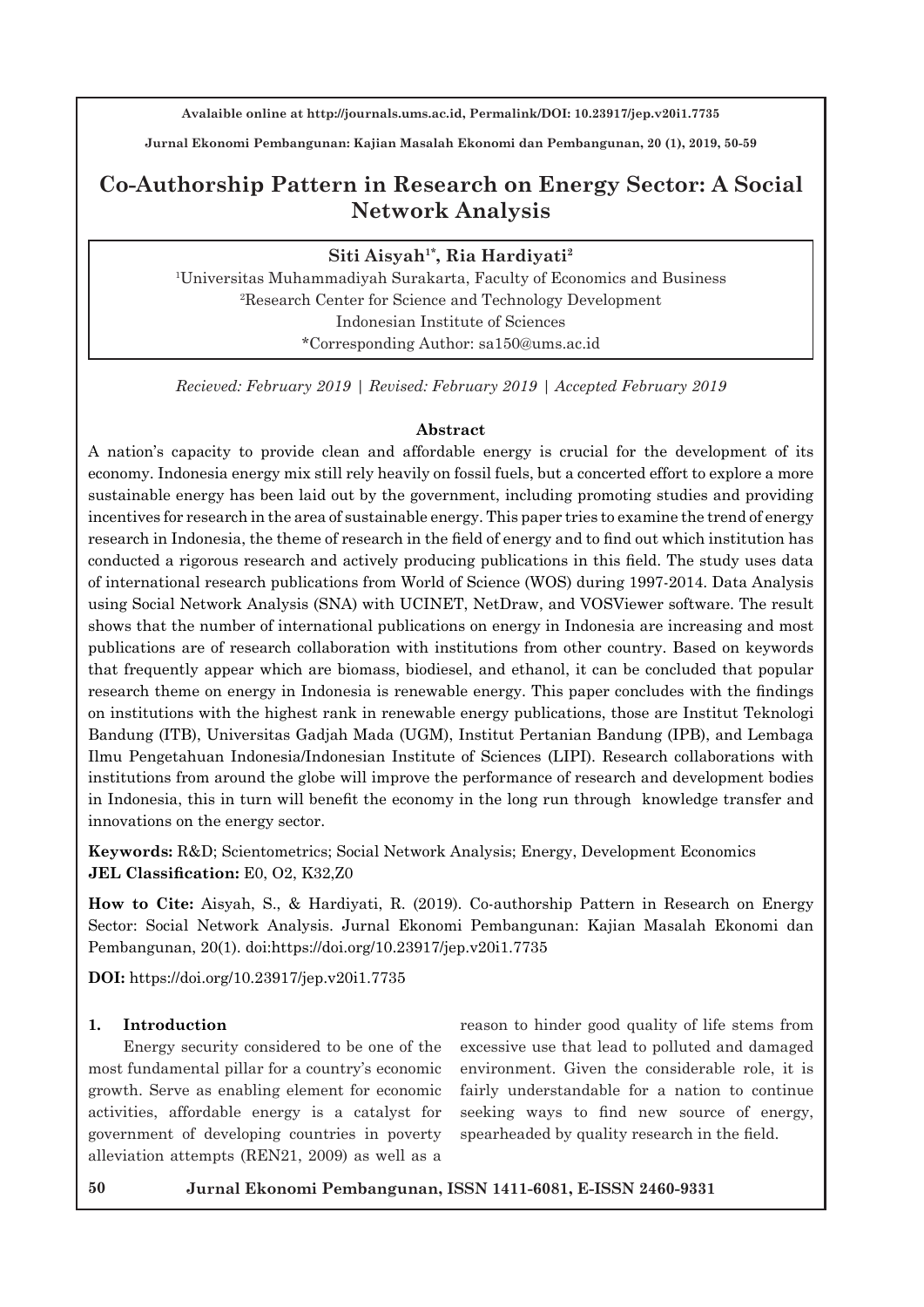#### **Jurnal Ekonomi Pembangunan: Kajian Masalah Ekonomi dan Pembangunan, 20 (1), 2019, 50-59**

The energy consumption in Indonesia is moving in an upward trend, despite the persistent fall in the population growth. Projection of GDP growth in 2015-2050 is around 5.6% per year and 0.8% per year in average population growth, resulting in projected growth of energy demand to 4.9% per year in 2050 (MEMR, 2016). In terms of energy consumer, manufacturing and transportation sectors held the highest number in demand of energy up to 2025, while after 2025 manufacturing industry is projected to be the sole player in the highest energy consumer.

Every year, the Government of Indonesia (GoI) invests in research and development (R&D) in all science and technology sectors. The investment is manifested in the form of an R&D infrastructure and budget. From 1969-2013, the government's R&D budget has increased, despite the fact that by ratio against the Gross Domestic Income (GDI) and National Budget the number has taken a downturn, which is 0.06% of the GDI and 0.4% of the National Budget (Pappiptek, 2014). The National Budget allocated for R&D in energy is fairly significant, which is visible, among others, from the high budget allocation for the Ministry of Energy and Mineral Resources (EMR) R&D budget which amounted almost IDR200 billion (Pappiptek, 2014).

Numerous studies have shown various degree of the relationship between energy consumption and economic growth. Some argue that energy has no significant impact to the growth of the economy (Cheng, 1995). To, Wijeweera, and Charles (2012) findings elaborated that the relationship between energy consumption and Australian economic growth is not statistically significant. Others, however found that there is a strong causality relationship between the two. Since the late 70's economist highlighted the effect of energy consumption on growth. Archambault, Caruso, Côté, and Larivière (2009); Kraft and Kraft (1978) all of their studies confirmed that energy consumption leads to positive economic growth.

Indonesia had taken a more serious attempt to curb the ever growing need of national energy when the traditional energy sources

(oil, gas, coal) is increasingly deteriorating. The trans-boundary, inter-disciplinary nature of national energy management requires high level of coordination among stakeholders. The establishment of National Energy Board with the main task to formulate National Energy Policy as mandated by Law No 30/2007 on energy, reflects their serious commitment in tackling energy security issues. Advocating scientific research in the field of sustainable energy will pave the way to improve national energy mix and in turn sustainable growth of Indonesian economy.

One of the scientometric indicators to measure the R&D performance is the research output, such as research publication (Pouris & Pouris, 2009). However, the output in energy research R&D in the form of publication remains low. The number is compared with that of other sectors in the local publication database, The Indonesian Publication Index (IPI), which formerly was known as Portal Garuda (id.portalgaruda.org), and the Scopusindexed international publication database, the Scimagojr (www.scimagojr.com). The IPI data on March 25 2016 showed that there were only 1,272 articles published in energy sector. This number is lower when compared with publication from other sectors, such as engineering (4,187), economics (5,231), agriculture (1,333), chemistry (2,103), and food (1,788). The similar condition is also shown by the publication data from the www.scimagojr.com which was accessed on March 25 2016. Energy sector only produced 1,444 articles, while agriculture produced 5,902 articles, chemistry 1,956, engineering 4,442, math 1,592, and physics 2,706. According to the data from the Scimagojr, the Indonesian scientific publication in energy within 1996-2014 is fairly low as compared to its neighbors, with only 1,483 articles. Malaysia, on the other hand, produced 6,607 articles, India 29,237, Singapore 4,485, Thailand 3,362, and Japan 58,739. Meanwhile, the R&D funded from the government budget is supposed to be responsible to conduct scientific researches which directly contribute to the nation's socio-economic goals (Gupta, 2013). On the other hand, Indonesia's dependence on fossil

**Jurnal Ekonomi Pembangunan, ISSN 1411-6081, E-ISSN 2460-9331 51**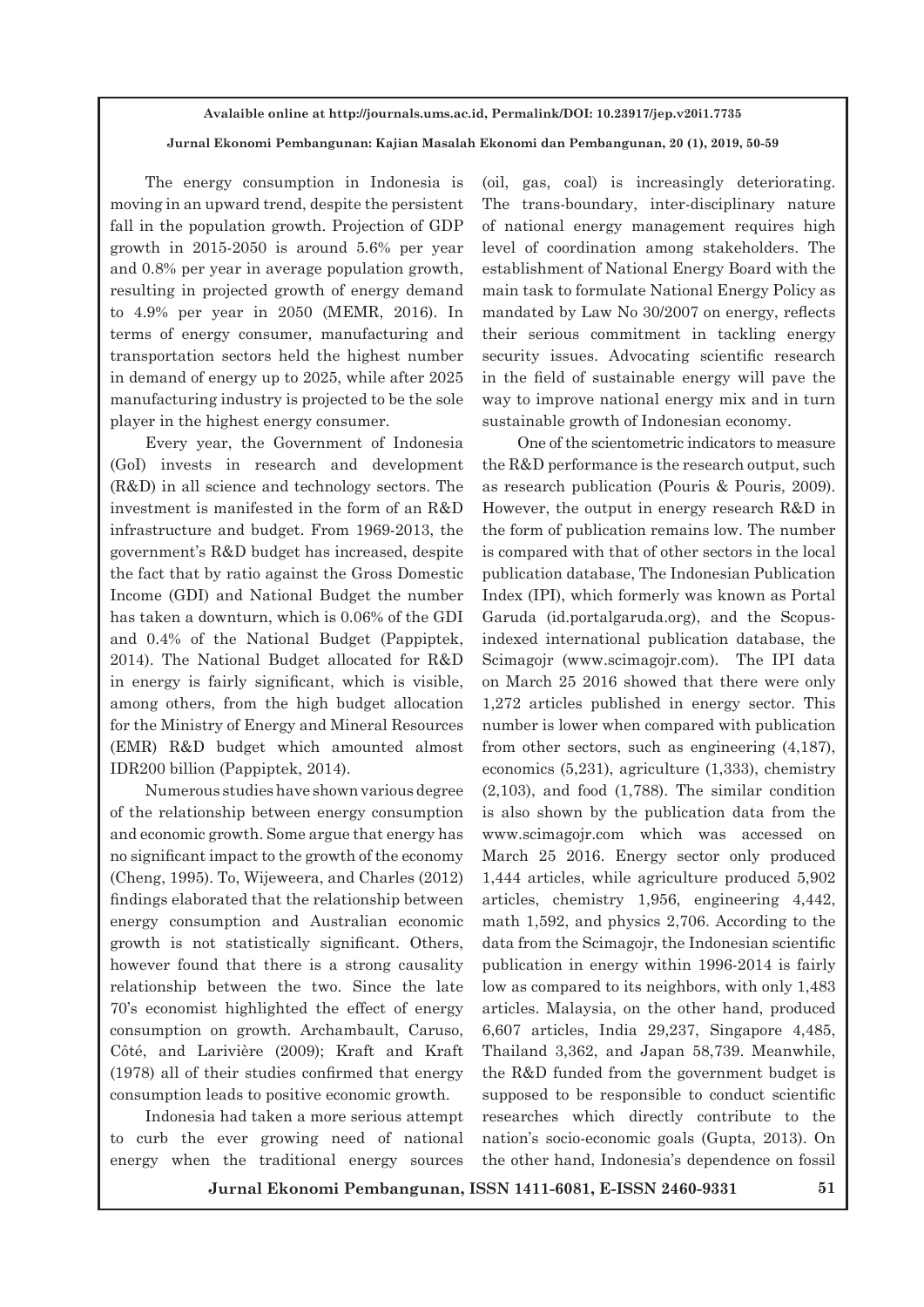**Jurnal Ekonomi Pembangunan: Kajian Masalah Ekonomi dan Pembangunan, 20 (1), 2019, 50-59**

fuel reflects Indonesia's R&D performance in energy sector which has yet produced any notable innovation in renewable energy.

### **2. Literature Review**

R&D output in the form of scientific publication often occurs as the result of research collaboration or co-authorship. The nature of research in energy advancement is wideranging, other key sectors such as economics, politics and environmental issues are involved which create a challenge in referring energy research as a homogenous domain (Changlin, 2007). Scientometrics as the science that measures and analyzes science and technology has highlighted topics, such as the identification of bibliometrics pattern and the co-authorship relations trend. The scientometrics study in Indonesia is still limited, which include, among others, Hartinah, Tupan, Iswanti, Rahartri, and Prahastuti (2012), who conducted a research on the energy sector development map according to literatures such as research report, thesis, etc. Other than energy sector, she also conducted similar research in health sector. Yoganingrum (2004) used the bibliometrics analysis to map the scientific researches in Indonesia. Furthermore, Lukman (2012) mapped the research report in the LIPI Biology Research Center by utilizing the bibliometrics analysis and co-word analysis. Unlike the research conducted by Hartinah et al., Yoganingrum and Lukman's research does not use the bibliometrics analysis, but rather, the social network analysis (SNA). Unlike previous studies which employs bibliometrics analysis in research of energy sector, this study tries to investigate the research output in energy sector in Indonesia by utilizing Social Network Analysis (SNA).

Scientometrics research in energy has been conducted in India by Ranganathan & Balasubramani (2014). Ranganathan & Balasubramani mapped the researches on India's green energy by using the Web of Science (WoS) publication data, which was then analyzed by using the bibliometrics method, and classified them by using Histcite Software. On the other hand, Sivasekaran (2015) used the WoS publication data 2001-2013 and bibliometrics methods to map India's publication on the renewable energy.

The contribution of R&D in energy sector can be seen by conducting a scientometrics study which assessment is based upon the research publication. Therefore, this research aims to examine the trend of the results of energy sector researches in Indonesia in1997-2014, a research theme that was frequently conducted in Indonesia, and identify which institutions are active in energy sector research publication.

#### **3. Method**

As a quantitative research, it utilizes the data on Indonesia' international research publication in the Web of Science, which is accessed on the www.webofknowledge.com. The data taken is the scientific publication data, one of the writers of which is affiliated to Indonesia for 18 years (1997- 2014). After the data was collected, a cleaning process was conducted by checking the consistency and harmonization of the names and institutions of origin. The data was then processed by using UCINET, Netdraw, and VOSviewer software to obtain the network, and afterwards was analyzed by using the social network analysis.

#### **The Concept of Social Network Analysis**

*Scientometrics is a branch of science which measures and analyzes science and technology.* One of its focuses is the identification of bibliometrics pattern. The social network analysis started from the premise that the relations between social actors can be described in a graph (Liu, Bollen, Nelson, & de Sompel, 2005). The social network analysis has been frequently conducted in various scientific branches (Barabási & Frangos, 2002; Otte & Rousseau, 2002; Wasserman & Faust, 1994). The social network analysis is used to build a network which consists of nodes which represent actors (authors/institutions), and edge which represents actor's interaction (coauthorship). Nascimento, Sander, and Pound (2003) measures the actor's activity by using the average distance of the path's length in the network produced. In the social network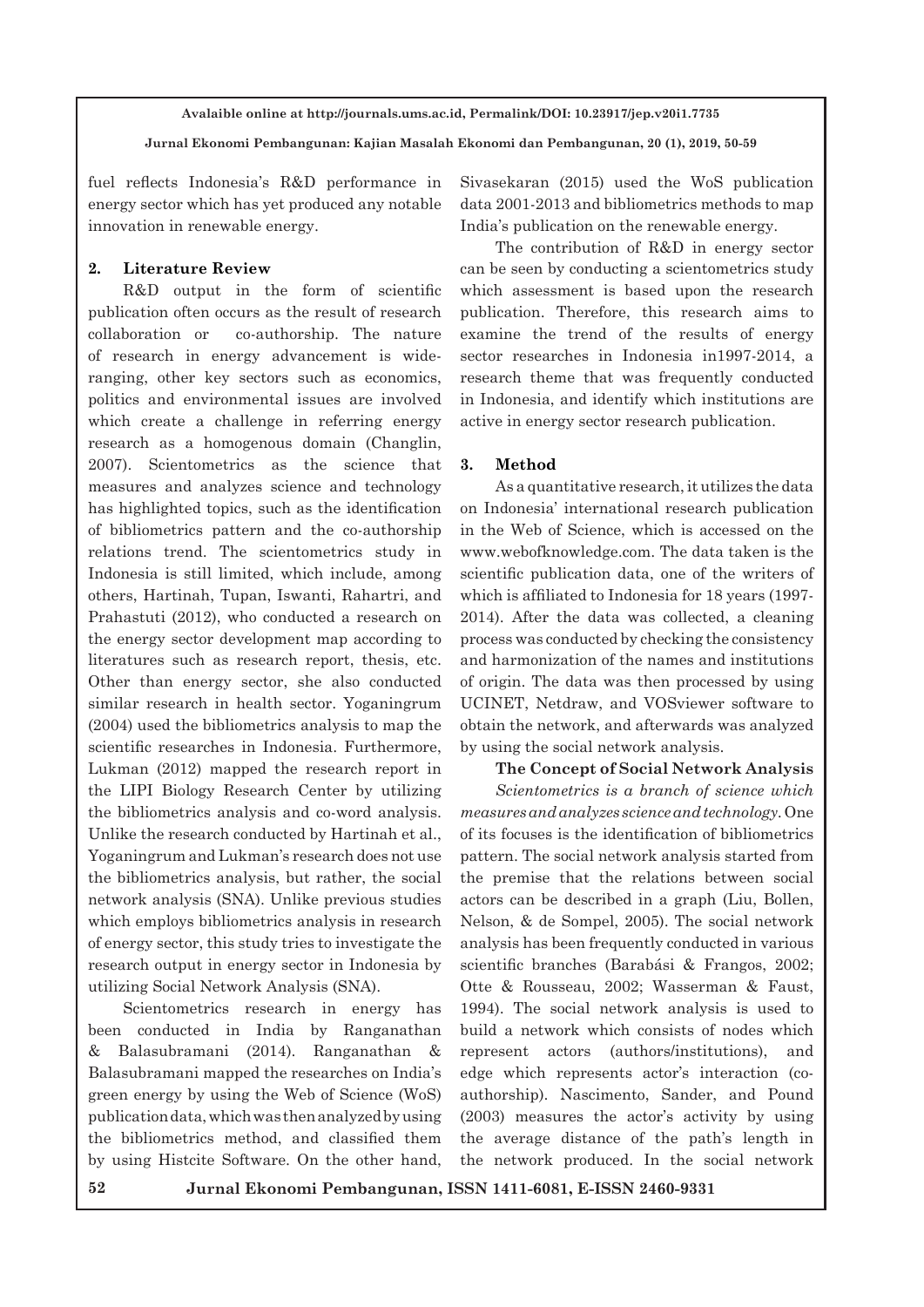# **Jurnal Ekonomi Pembangunan: Kajian Masalah Ekonomi dan Pembangunan, 20 (1), 2019, 50-59**

analysis, the distance measurement used in the sociogram is the geodesic distance, which is adopted from the Graph Theory. The geodesic distance is the shortest path between two actors. If one actor is isolated or unreachable or has no relations whatsoever with another actor, the actor's geodesic distance is infinite or undefined (Wasserman & Faust, 1994).

Freeman (1978) argued that the centrality in SNA is one of the measures to see the position of an actor/group in a sociogram. The degree centrality actor is the number of direct relations that belong to an actor. The other centrality measure is the closeness and betweenness. Closeness measures the proximity between actors/nodes. Betweenness of an actor is the number of an actor's presence in the geodesic (shortest path) of the other actor pairs, compared with the number of the actor pair's geodesic in the network. An individual with the highest betweenness is considered as the actor who holds the control of the information flow in the network.

Scientometrics can be used to measure the R&D performance. One of the indicators of the R&D performance measurement is the R&D output. This research will elaborate about the R&D output which is research publication, particularly the publication of research in energy sector found in the WoS. The data on the energy sector publication that has been collected will then go through a cleaning process which is conducted by checking the consistency and conducting harmonization between the names of the author and institution, as well as by removing duplicated data. Subsequently, by using UCINET, Netdraw, and VOSviewer, the co-authorship social netwrok of the authors collaboration, institution, and keywords will be generated. The network will afterwards be analyzed using the social network analysis to count the centrality of the institutional network: the degree centrality, closeness, and betweenness, as well as by looking at the keywords with the high frequency of appearance. The institution with a high degree centrality value, small closeness, and high betweenness, are the central actors in the network. The keyword network or co-word is used to analyze the themes and relations between keywords in the network (Small, 1973).

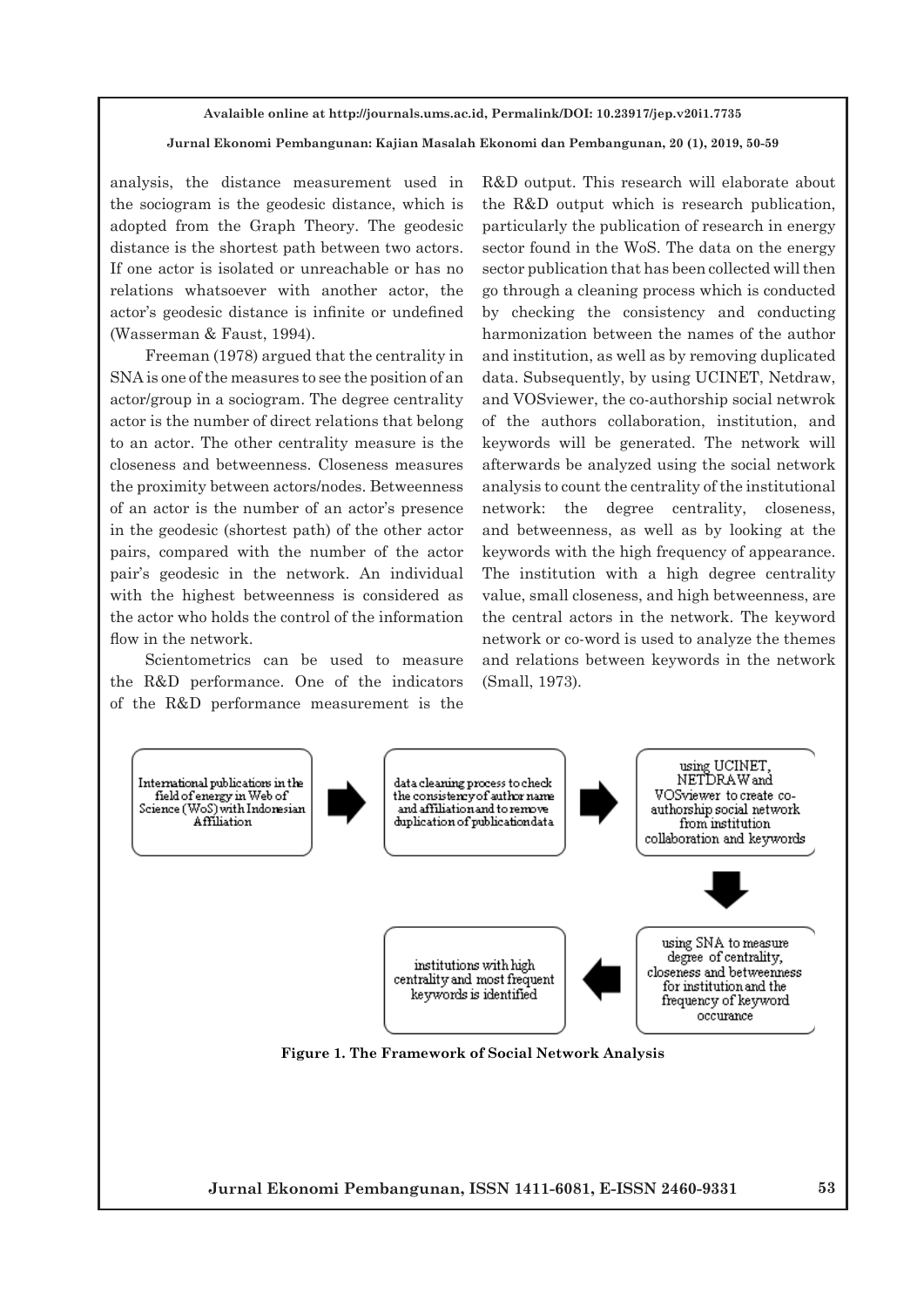**Jurnal Ekonomi Pembangunan: Kajian Masalah Ekonomi dan Pembangunan, 20 (1), 2019, 50-59**

#### **4. Results And Discussions**

### **4.1 The Trend of the Result of Research on Energy Sector in Indonesia**



**Figure 2. Number of Indonesia publication in the field of energy in WoS in 1997-2014**

**Table 1. Average Number of Authors in an Article**

| Number of author<br>in an article | Number of<br>article | Number of author<br>in an article | Number of<br>article |
|-----------------------------------|----------------------|-----------------------------------|----------------------|
|                                   | 64                   |                                   | 33                   |
|                                   | 43                   |                                   |                      |
|                                   | 57                   | 8                                 |                      |
|                                   | 57                   | 9                                 |                      |
|                                   | 35                   | 10                                |                      |



**Figure 3. Ten countries with the highest collaboration with Indonesian research agency**

One of the medium to see the trend of the energy sector research result in Indonesia is by looking at the number of its international publication. Figure 2 shows that the number of Indonesia's international publication tends to increase (WoS). This is particularly true since

#### **54 Jurnal Ekonomi Pembangunan, ISSN 1411-6081, E-ISSN 2460-9331**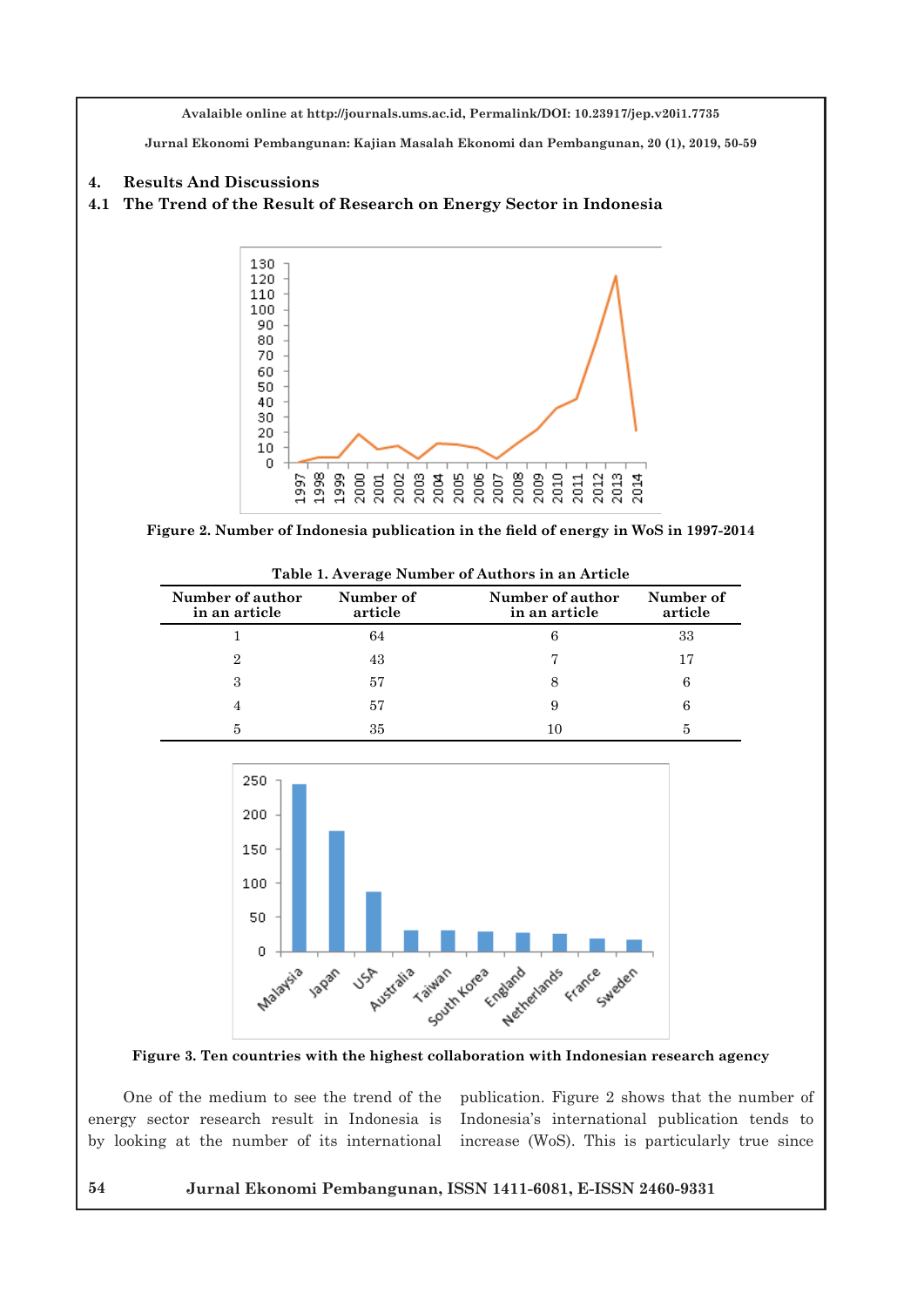#### **Jurnal Ekonomi Pembangunan: Kajian Masalah Ekonomi dan Pembangunan, 20 (1), 2019, 50-59**

2008. It might be related to the increase in education budget (Lakitan, Hidayat, & Herlinda, 2012). The number significantly increased in 2009-2013, and yet in 2014, the graph declined, which is likely due to the data being collected in the mid December 2014. The trend of increasing number of international publication in energy sector is aligned with the increase of the number of international publication as a whole (Pappiptek, 2014).

In term of number, the research publication has been increasing since 2008. However, the number is still far behind if compared to those of Malaysia, Singapore, and Thailand. Indonesia ranked fourth in ASEAN in term of number of publication (Pappiptek, 2014).

The number of Indonesia's international publication in energy sector, according to WoS, is 323 publications, with 216 resulted from international collaboration with institution from another country, 43 from research collaboration between institutions in Indonesia, and 64 publications authored by a single author. The distribution of the author number in a paper can be seen on Table 1. According to the data, the number of publication and distribution of author

number, it can be assumed that the majority of researches in energy sector in Indonesia are the ones conducted in collaboration with foreign institution. As shown on Figure 3, the countries that most intensely collaborate with Indonesian institutions are Japan, followed by Malaysia. It can be said, then, that one of the means to enhance the number of research publication is collaboration. In addition, research collaboration can also accelerate the transfer knowledge process in the science and technology sector.

## **4.2 Research Topics Frequently Conducted in Indonesia**

By utilizing UCINET, NETDRAW and VOSviewer softwares, the 323 publications in energy sector are processed to obtain the keywords used in those publications. The result can be seen on Figure 4. The most frequently used keywords are identified by looking at the frequency of such keywords. Words such as "BIOMASS", "ENERGY", and "BIODIESEL" have bigger size in Figure 4, which show that they have higher frequency in the network as well. Furthermore, the value of frequency of the most frequent 20 keywords in the network can be seen on Table 2.



**Figure 4. co-word network in International publication in energy sector** 

**Jurnal Ekonomi Pembangunan, ISSN 1411-6081, E-ISSN 2460-9331 55**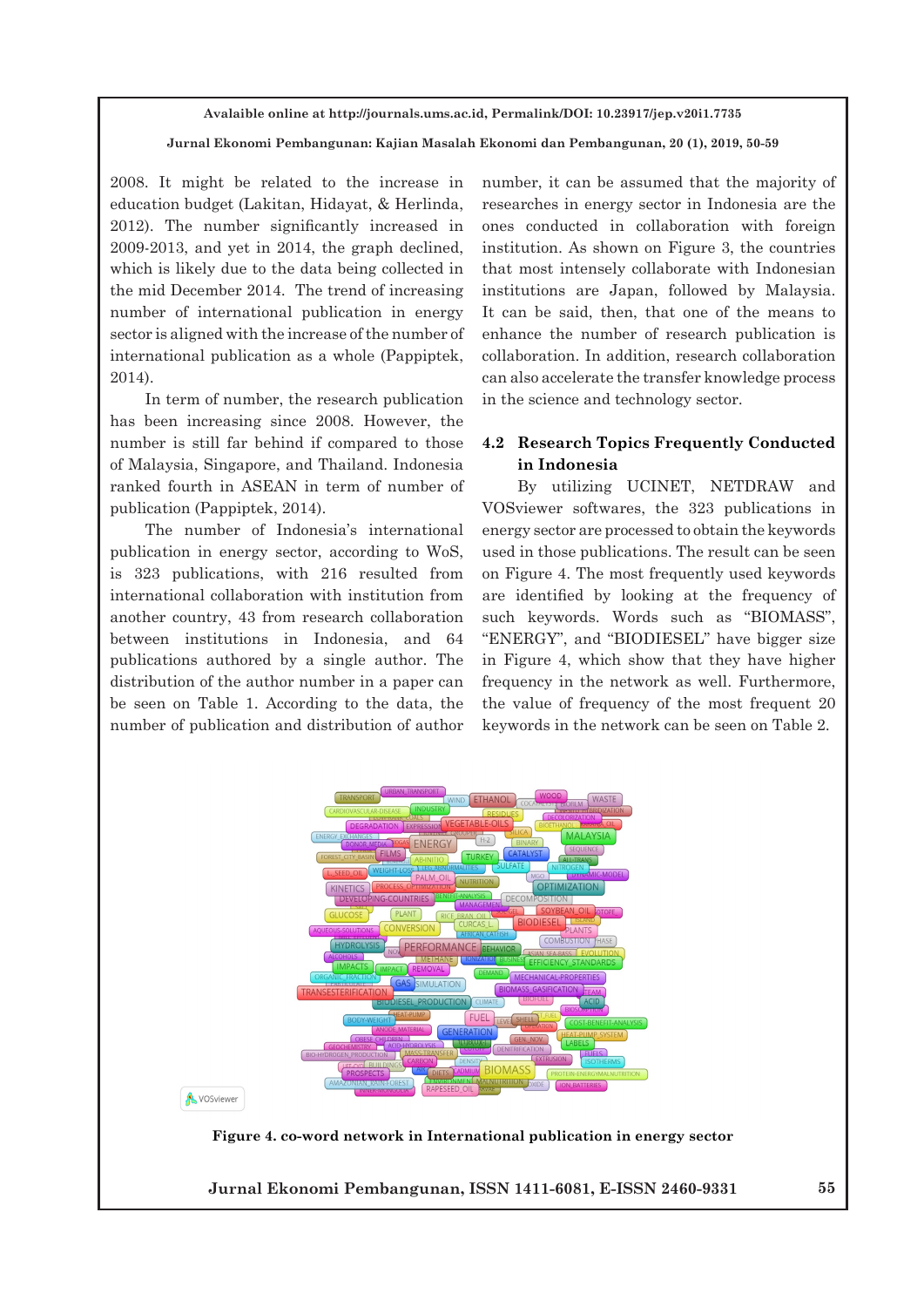**Jurnal Ekonomi Pembangunan: Kajian Masalah Ekonomi dan Pembangunan, 20 (1), 2019, 50-59**

| $10001$ = $100001100$ $100000$ |           |                     |           |  |  |  |
|--------------------------------|-----------|---------------------|-----------|--|--|--|
| keywords                       | frequency | keywords            | frequency |  |  |  |
| <b>Biomass</b>                 | 240       | Temperature         | 104       |  |  |  |
| Performance                    | 226       | Generation          | 100       |  |  |  |
| Energy                         | 202       | Reactor             | 100       |  |  |  |
| Malaysia                       | 160       | Water               | 100       |  |  |  |
| <b>Biodiesel</b>               | 138       | Vegetable-Oils      | 94        |  |  |  |
| Pyrolysis                      | 136       | Ethanol             | 88        |  |  |  |
| Model                          | 132       | Kinetics            | 88        |  |  |  |
| Fuel                           | 124       | Transesterification | 88        |  |  |  |
| Optimization                   | 124       | Gas                 | 86        |  |  |  |
| Conversion                     | 114       | Simulation          | 82        |  |  |  |

|  |  |  | Tabel 2. The Most Frequenty Used Keywords |  |  |
|--|--|--|-------------------------------------------|--|--|
|--|--|--|-------------------------------------------|--|--|

The keyword network or co-word can be used to see the topics of research that are frequently conducted in Indonesia, i.e. by looking at the most frequently occurring keywords (Small, 1973). It can be concluded, then, that the researches on energy that are conducted in Indonesia throughout 1997-2014 have been growing toward researches on renewable energy. This is proven

with the occurrence of keywords such as biomass, biodiesel, and ethanol in the top 20 search queries. It also means that the Government's policy in energy consumption, which is stipulated in the Presidential Regulation No.5/2006 has been getting supports. The Government has set a target of renewable energy consumption of more than 5%.

#### **4.3 Identifying the Most Active Institution in Energy Research**



**Figure 5. Social network of institutions in international energy publication**

**56 Jurnal Ekonomi Pembangunan, ISSN 1411-6081, E-ISSN 2460-9331**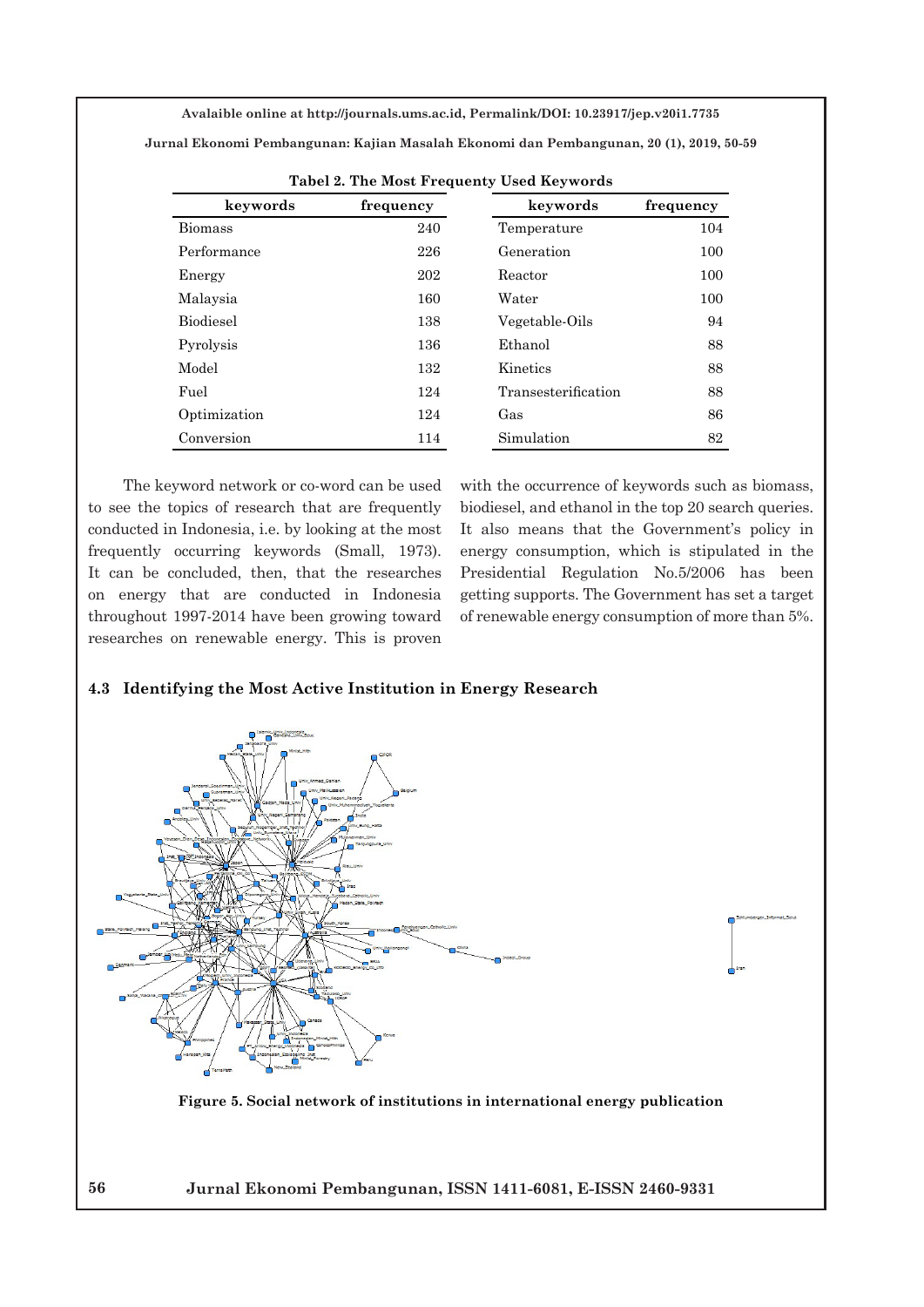**Jurnal Ekonomi Pembangunan: Kajian Masalah Ekonomi dan Pembangunan, 20 (1), 2019, 50-59**

| Degree centrality | <b>Closeness</b> | <b>Betweenness</b> |
|-------------------|------------------|--------------------|
| Japan             | Malaysia         | Malaysia           |
| USA               | Japan            | Japan              |
| Malaysia          | USA              | USA                |
| Australia         | Australia        | Australia          |
| France            | Korea Selatan    | Korea Selatan      |
| Germany           | France           | France             |
| Korea Selatan     | Turkey           | Germany            |
| Austria           | Thailand         | Netherlands        |
| Netherlands       | Germany          | India              |
| Taiwan            | Austria          | Austria            |

**Table 3. Ten Countries with the Highest Centrality in Co-authorship Network**

**Table 4. Ten Institutions with the Highest Centrality in Co-authorship Network**

| Degree centrality     | <b>Closeness</b>      | <b>Betweenness</b>    |
|-----------------------|-----------------------|-----------------------|
| <b>ITB</b>            | <b>ITB</b>            | <b>ITB</b>            |
| UGM                   | Univ. Syiah Kuala     | UGM                   |
| <b>TPB</b>            | <b>TPB</b>            | <b>ICRAF</b>          |
| <b>ICRAF</b>          | Univ. Lampung         | Unika Parahyangan     |
| LIPI                  | LIPI                  | <b>TPB</b>            |
| Univ. Negeri Semarang | UGM                   | Univ. Syiah Kuala     |
| Univ. Syiah Kuala     | Univ. Diponegoro      | Univ. Diponegoro      |
| <b>BPPT</b>           | <b>BPPT</b>           | Univ. Negeri Semarang |
| Balitbang Kementan    | <b>BATAN</b>          | Univ. Lampung         |
| Univ. Brawijaya       | Univ. Negeri Semarang | <b>BPPT</b>           |

There are 323 publications in energy sector that is processed using the UCINET and NETDRAW and created the institutional social network with 103 institutions and 394 relations, as seen on Figure 5. The established network is the one that is based on the co-authorship or collaboration between authors in one paper. Table 3 and 4 show the size of centrality of such an institutional social network. Countries with the best centrality size are the ones which collaborate frequently with institutions in Indonesia, such as Malaysia and Japan.

The domestic institutions with the best centrality size are those with the best research collaboration, both with other Indonesian as well as foreign institutions. The institutions are: ITB, UGM, IPB, and LIPI. The four institutions are the top 5 institutions with the most international publication, according to the WoS data in 2001-2013 (Pappiptek, 2014). Thus, it is safe to conclude that research in energy sector has become one of the focuses in the aforementioned four institutions.

Best centrality size indicates that an institution is active in research publication in energy sector. The centrality size can show the role of each institution in the social network. ITB, for instance, thrives in the three centrality sizes, namely the degree centrality, closeness, and the betweenness. By using the social network analysis, ITB's role in energy sector research can be construed as an institution with numerous collaborations and one that has a good closeness with other institutions, as well as an institution which holds control over the flow of information in the research network in energy sector.

**Jurnal Ekonomi Pembangunan, ISSN 1411-6081, E-ISSN 2460-9331 57**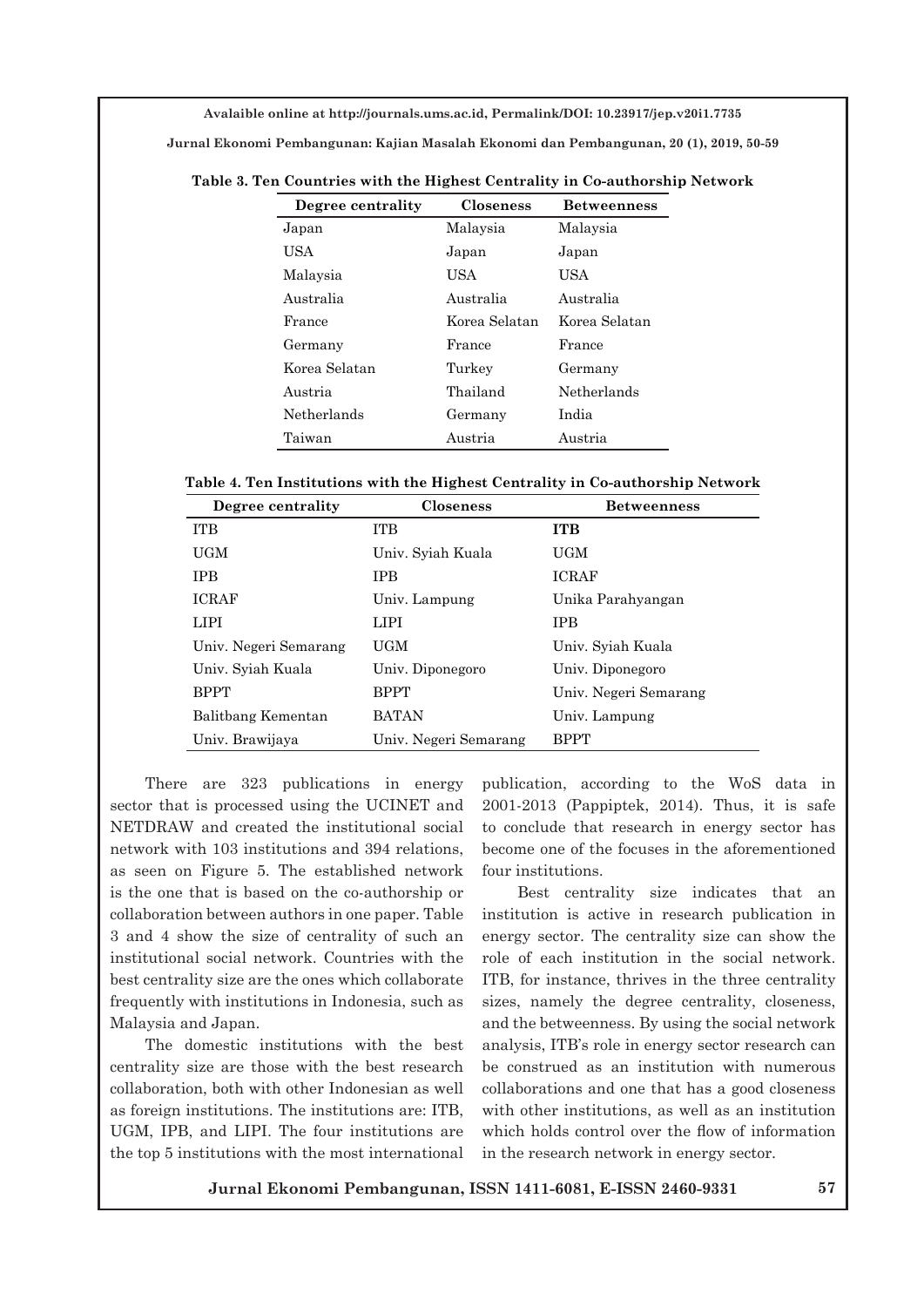**Jurnal Ekonomi Pembangunan: Kajian Masalah Ekonomi dan Pembangunan, 20 (1), 2019, 50-59**

#### **5. Conclusion**

The number of Indonesia's international publication in energy in 1997-2014 has been steadily increasing. One of the method to increase the number of research publication is by conducting research collaborations with both domestic and foreign institutions. In addition, research collaboration can also accelerate the transfer knowledge process in science and technology. The study found that the most common research topic conducted in the energy sector in Indonesia is renewable energy. This result indicates support to the Government's target to have more than 5% renewable energy consumption in 2025. The institutions that are active in research publication in energy sector are: ITB, UGM, IPB, and LIPI. The energy sector, particularly that of renewable energy, is the research focus of the four major institutions. If the R&D institutions in Indonesia are to conduct more collaboration in energy sector research, the number of research publication in energy sector will steadily increase. The number of the increasing research publication also shows the increasing R&D performance.

Research in energy especially the new and renewable energy will increasingly play a bigger role in forging the economic growth of Indonesia, since the depletion of fossil-based energy sources left the country with no choice but to explore alternative sources of energy. Indonesia is prone to face energy crisis due to the high growth of energy demand and at the same time the production capacity of traditional energy sources continuously declining. The policy implication from this study is Indonesia need to encourage research in energy particularly that of renewable energy by allocating more budget for energy R&D and constructing a sound energy infrastructure.

## **6. Acknowledgement**

The authors would like to express gratitude to Pappiptek LIPI for assistance with the data.

## **7. Reference**

Archambault, É., Caruso, J., Côté, G., & Larivière, V. (2009). Bibliometric Analysis

of Leading Countries in Energy Research. In *Proceedings of the 12th International Conference of the International Society for Scientometrics and Informetrics (ISSI), Rio de Janeiro, Brazil* (pp. 14–17).

- Barabási, A.-L., & Frangos, J. (2002). *Linked: the new science of networks science of networks*. Basic Books.
- Changlin, G. (2007). China National Energy Startegy and Policy2020: Policy Research on EnergyResearch and Development. *Beijing: China Sustainable Energy Program. Retrieved January 2014 from Www. Efchina. Org*.
- Cheng, B. S. (1995). An investigation of cointegration and causality between energy consumption and economic growth. *The Journal of Energy and Development*, *21*(1), 73–84.
- Freeman, L. C. (1978). Centrality in social networks conceptual clarification. *Social Networks*, *1*(3), 215–239.
- Gupta, B. M. (2013). Bangladesh: A scientometric analysis of national publications output in S&T, 2001-10. *DESIDOC Journal of Library & Information Technology*, *33*(1).
- Hartinah, S., Tupan, T., Iswanti, S., Rahartri, R., & Prahastuti, S. (2012). Peta perkembangan bidang energi berdasarkan literatur kelabu di indonesia. *BACA: Jurnal Dokumentasi Dan Informasi*, *30*(2), 139–152.
- Kraft, J., & Kraft, A. (1978). On the relationship between energy and GNP. *The Journal of Energy and Development*, 401–403.
- Lakitan, B., Hidayat, D., & Herlinda, S. (2012). Scientific productivity and the collaboration intensity of Indonesian universities and public R&D institutions: Are there dependencies on collaborative R&D with foreign institutions? *Technology in Society*, *34*(3), 227–238.
- Liu, X., Bollen, J., Nelson, M. L., & de Sompel, H. (2005). Co-authorship networks in

**58 Jurnal Ekonomi Pembangunan, ISSN 1411-6081, E-ISSN 2460-9331**